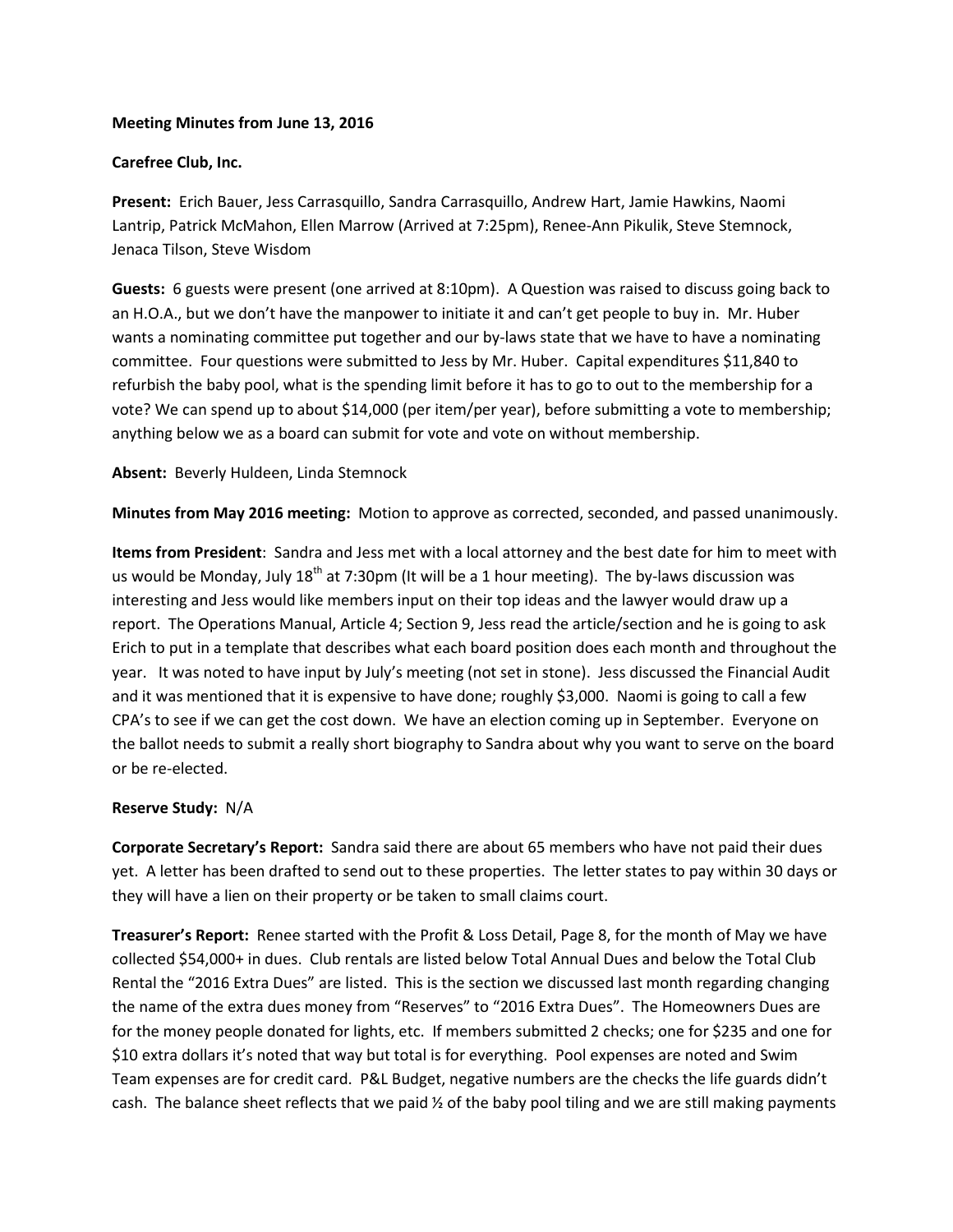toward Home Depot and counter tops/Cabinets. Unpaid dues list as of June 12<sup>th</sup> we have 65 members that have not paid their dues. A few people are making payments. Two court hearings are set up to collect on a couple of properties. Address the \$3,015 2016 extra dues will be discussed at July's meeting. Renew the Cost Co membership was decided. Motion for the May financial reports to be accepted as revised passed unanimously.

# **Committee Reports**

Pool: Baby Pool is open! It opened a little late due to contractor and weather issues. The sand blasting residue created some clogging and had to be cleaned up. The baby pool received new tile, grout, paint, and chemical lines, etc. A sump pump pit has to be rebuilt due to continuous flooding for the large main pool. Steve will be checking on the cost to rebuild. Steve also pointed out that when the lifeguards go back to school, he also goes back to school and if issues happen, for example the electricity going out briefly, the pool pumps automatically shut off for safety reasons and he or someone would have to be there to turn them back on… etc. **Information on Carefree pools to address members concerns:** 

- August hours: Our lifeguards are high school and college age, and once high school starts the schedule shifts to 4-8pm on weekdays. Most pools have the same situation. We lose some high school guards once school starts due to extra-curricular activities. Our college aged guards may be available for a week or week and a half in August and we'll do our best to be open during the day when we have guards available. We hope to be open for full days the first week of August, depending on the availability of our lifeguards.
- If we are able to find available lifeguards and have money remaining in payroll, we would be able to add additional weekday hours in August. The amount of money in payroll is based on having reduced hours once school begins. We will not know until the end of July if we will have money available to open the pool earlier than 4:00pm for weekdays in August. Depending on the number of days the pool is closed early due to weather, we may have some extra funding for August weekdays.
- Opening only the baby pool during weekdays in August: While we do not have a lifeguard stationed at the baby pool, lifeguards are available should a situation arise that needs medical attention. For the safety of our members, we will not open only the baby pool without a lifeguard in attendance.
- Lifeguard requirement: 410 IAC (Indiana Administrative Code) 6-2.1-35 [\(http://www.in.gov/isdh/files/410\\_iac\\_6\\_2\\_1.pdf\)](http://www.in.gov/isdh/files/410_iac_6_2_1.pdf) states "A qualified lifeguard is required for all semipublic with a surface area of 2,000 square feet or more." Carefree is classified semi-public and has a surface are of approximately 4,500 square feet for the main pool. Also, due to the design of the main pool two lifeguards are needed in order to be able to observe the entire pool at once. We cannot close the diving well and just have one guard on the shallow end.
	- o Neighborhood, apartment, and hotel pools with surface areas less than 2,000 square feet are not required to have a lifeguard and can permit the use of keys or touch pads for entry.
- Due to the fact that we have a diving board, our insurance agent would no longer insure us if there were no life guards are on duty. That is how our policy is written.

**Grounds:** Kapps will be coming out to do their third treatment. The dead ash tree in the park was brought up and Patrick mentioned possibly cutting down the tree himself and having someone come and haul it away.